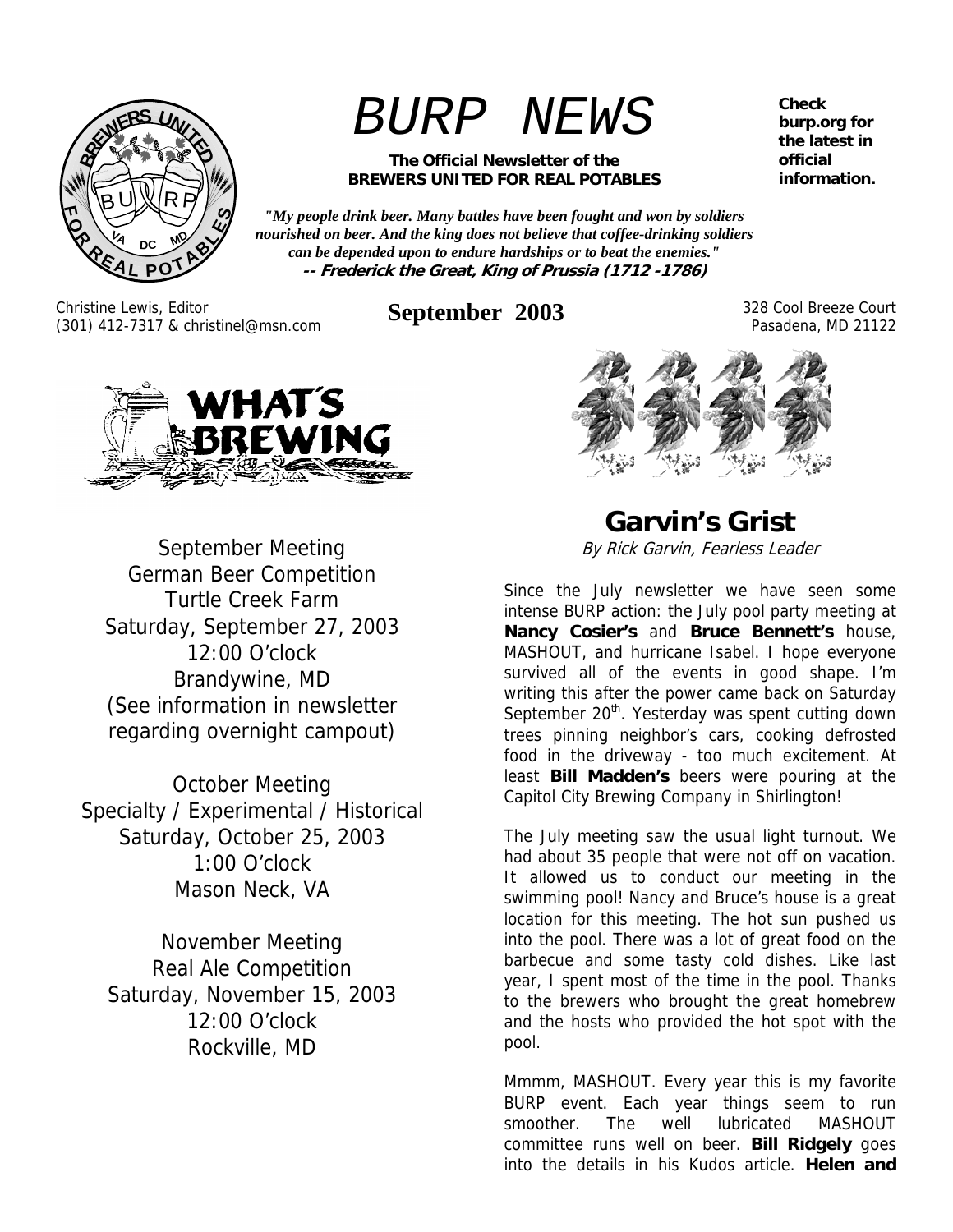**Chuck Popenoe** make this event possible. You are not taken for granted!!! Popenoe mountain seems to be slowing evolving to fit the event. Many people set their tents up in the woods to escape the heat. This makes the event look less crowded than the 200 that are actually there. I was personally very happy to have **Linda and Jim Rorick** and their BBQ trailer present. Cooking in the smokers last year was an enormous amount of work. The Rorick BBQ trailer makes life much easier. Do not imagine that because MASHOUT runs so smoothly that this is not an enormous amount of work: 20+ kegs of donated commercial beer, port-a-pots, dinner for 200, breakfast for 200, band, mowing the field, arranging ice delivery, dumpster, road maintenance and more. Thanks for the work and the love. Our friends from Roanoke, Richmond, the Maryland clubs, Connecticut and Corning New York come back every year to spend a weekend with the great people that make this happen. Around my house we say, "Life should be like MASHOUT."

Many of BURP's brewing friends will be competing in the Great American Beer Festival September 25- 27. We are truly lucky to have so many great brewers in our area. When I travel to other areas that have a brewing presence of any size I am reminded that not all brewers practice the same kind of quality control and inspired brewing that we get to experience locally. In the last week I have enjoyed **Capitol City Downtown**, **The Brewer's Art**, **Sweetwater Tavern Merrifield**, and **Capitol City Shirlington**. All of these breweries poured excellent beers. Not a bad beer in the bunch! Beer geeks from the West Coast that make the pilgrimage here tell stories of places that are less lucky. Count your blessing by the pint!!

The **Free State Homerewer Club Guild** has put together an exploratory committee to pursue the 2005 AHA National Homebrewer's Conference for Baltimore. BURP helped convince AHA to have the 1995 meeting in Baltimore. That was a great conference that had as a highlight BURPer **Rhett Rhebold** winning both the Homebrewer of the Year and the Ninkasi Award. Talk to BURPer **Phil Sides** and check out the Guild web site at http://www.geocities.com/NapaValley/7703/ to learn more.

The BURP Oktoberfest on the Schildkrötewiese at Turtle Creek Farm is shaping up to be the biggest ever. The German beer competition promises to deliver delicious lagers, wheat beers, Alts and Kolsches to our ever-thirsty BURP bretheren. Our Kulture Klub twins Betsy and Tom have some exciting crowd pleasing activities planned. **Linda and Jim Rorick** have also invited us to spend the night camping out. We are lucky to have such genourus people in BURP! This is a great location for camping. I'll definately be sleeping over again this year. Last year saw a good crowd brave the rain and wake to excellent hangover curing Menudo by **Alison Skeel**. Alison has already got me hungry – she cooked up the Menudo early and its in the freezer. Remember to bring more food than you eat, more beer than you drink, and haul trash home. Note the noon start time rather than the tradition 1PM. See ya there! Ein Prosit, Ein Prosit....

Cheers, Rick

### **BURP Meeting & 3rd Annual Campout at Turtle Creek Farm**



**Brandywine Maryland**  Saturday, 27 September & Sunday, 28 September 2003 Jim & Linda Rorick

In conjunction with the September  $27<sup>th</sup>$  BURP meeting, we are inviting everyone to continue the party, pitch your tent, sit around the campfire till the wee morning hours and spend the night on our farm. We'll have the "portable" seement grill set up for cooking. And of the course the luxurious port-a-pots so conveniently located. Plan on a "communal" breakfast for Sunday morning. The word is that Alison has already made her hangover cure of "Menudo" for all the over indulgers on Sunday morning. If you like to ride bicycles – some of the gang will be going for a bike ride sometime on Sunday. Merkle Wildlife Preserve is approx 10 miles from the farm and they have a great trail to ride through and see the wildlife sights.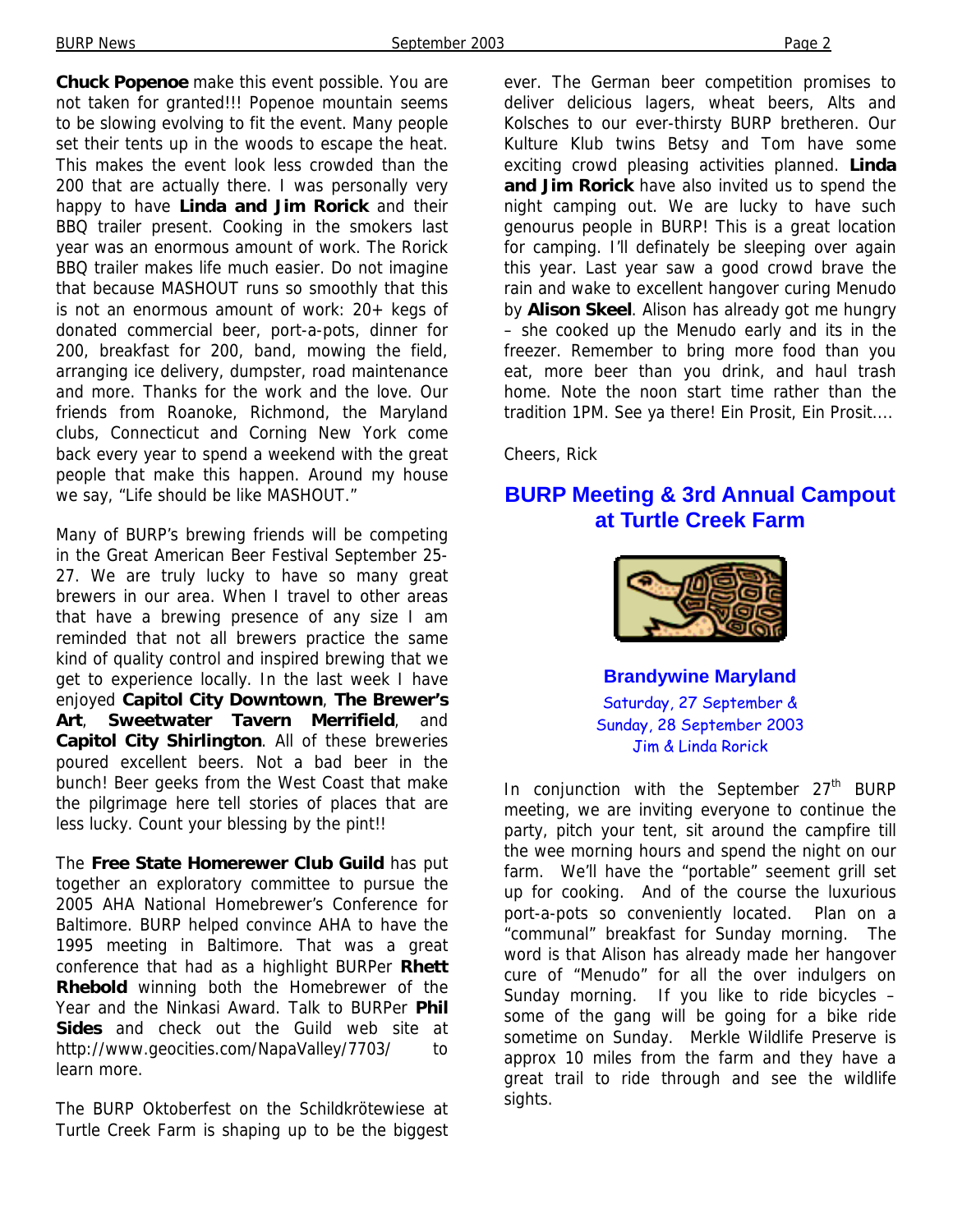We'd like to have a relatively close head count so we can be sure to have enough port-a-pots and also enough food on Sunday morning. Please send us an email at Linda@turtlecreekfarm.us by 20 September if you plan to campout

# **MASHOUT 2003 Kudos**

By Bill Ridgely MASHOUT Coordinator

The 16th annual MASHOUT held on Popenoe Mountain from Aug 22-24 was another resounding success thanks to the hard work of many people. Once again, we had a sellout crowd of 200 representing homebrew clubs from all over the mid-Atlantic region. With rain-free (although somewhat hot and humid) weather throughout the weekend, conditions couldn't have been much better.

I'd like to recognize some key folks who contributed significant time and effort to the event:

- First and foremost, **Chuck and Helen Popenoe** for allowing us once again to take over their wonderful mountaintop for the weekend (and Chuck in particular for coordinating all mountaintop facilities, including port o' pots, dumpster, and field preparations.
- My lovely companion **Wendy Aaronson** for coordinating Saturday's dinner and Sunday's pancake breakfast
- **Jim and Linda Rorick** for bringing their trailermounted "porkulator" once again and cooking some of the best pork and beef brisket barbecue ever
- The "pulling crew" of **Jeff Chen**, **Rick Garvin**, and **Alison Skeel**, who helped Jim & Linda prepare the meat for the Sat feast. (Kudos also to Alison and **Debbie Parshall** for hosting the Margarita & Quesadilla Party on Friday evening).
- **Robert and Kathleen Warriner** for coordinating the MASHOUT Check-In Table
- **Rod Rydlun** for coordinating commercial sponsors for the event. Once again, Rod procured an abundance of tasty beers for the

thirsty crowd, and a number of the brewers showed up as well. See the full list of brewery sponsors below. Rod also procured the wonderful coffee served on Sat and Sun morning.

- **Christine Lewis** for coordinating the purchase of the BURP logo beer mugs given out to all MASHOUT attendees (Kudos also to **Christine and Rick** for hosting the "luge" once again on Saturday night).
- **Paul & Jamie Langlie** for procuring all of the supplies and paper goods for MASHOUT.
- Culture Minister **Betsy Kepler** for coordinating the Wheat Beer Competition on Sat morning.
- **Christian Parker** & **Bob Cooke** for obtaining jockey boxes and the keg of root beer from Dominion Brewing Co (as well as donating a keg of Dominion Ale to the event). Additional kudos go to Bob for once again assuming the role of "water coordinator".
- **Bill Newman** for helping in many ways, including participating in the work weekend prior to MASHOUT, procuring the keg of Fordham Helles, and doing much of the legwork in hiring the band for the event. Others who helped by picking up and returning donated kegs included **Don Kaliher, Craig Somers, Rod Rydlun**, and **Alison Skeel**. Many thanks to all.
- **Bruce Bennett & Nancy Cosier**, who drove up Sat afternoon, helped out with preparation of the Sat dinner, and then returned home the same evening. This went well beyond the call of duty, guys. Thanks for your help.

I'm sure I've left some people out here, so please accept my apologies if you are one of them. So many people help with this event that it's hard to keep track of everyone. A general "thank you" goes out to all of those who helped set up and take down the facilities and helped with food prep on Sat evening and Sun morning.

We had an impressive number of commercial sponsors this year. Many thanks to the following breweries who donated beer to the event: **The Brewer's Art, Capitol City Brewing Co, Clipper**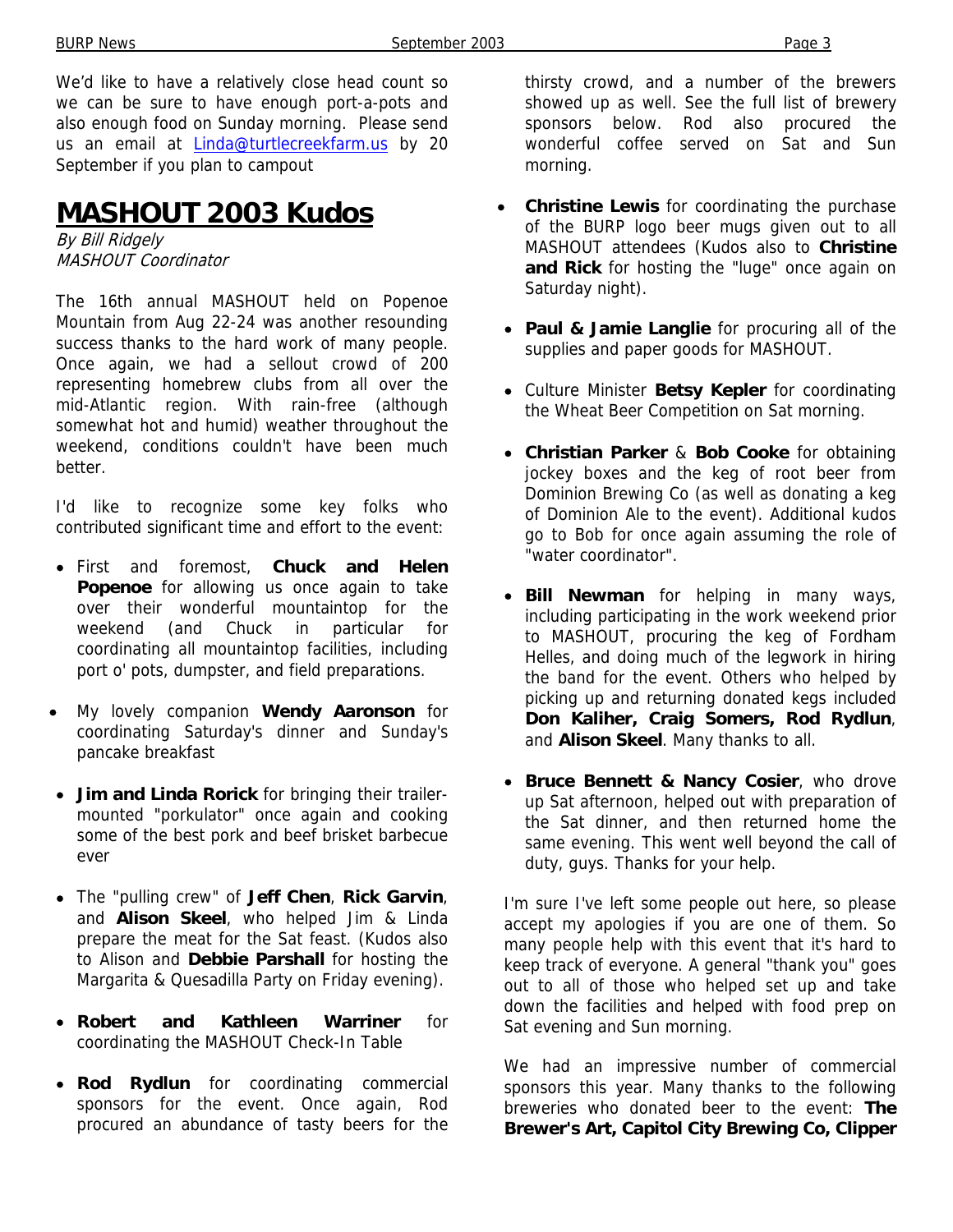**City Brewing Co, DuClaw Brewing Co, Ellicott Mills Brewing Co, Fordham Brewing Co, Franklin's Brewpub, Gordon Biersch Brewing Co, John Harvard's Brewpub, Ryleigh's Brewpub, Summit Station Brewpub, and Victory Brewing Co**. In addition, BURP contributed the keg of **Dominion Root Beer** for those who either couldn't consume beer or just wanted a refreshing change of pace.



## **BURP EDUCATION UPDATE**

By Wendy Aaronson, Minister of Enlightenment

#### **ENLIGHTENMENT UPDATE**:

I had a rude awakening when I started to write this column and reviewed my last article submitted in March. That's right – March. The article contained my vision for the year and a lot of great ideas. Now I have to apologize for dropping the ball and not following through with any of the planning. Between long hours at work, a requirement for physically challenging exercise for hours at a time, and an aversion to sitting at a computer, nothing got done.

I would like to get things back on track for the fall. As much as I would like to have an enlightenment session at the September meeting, we all know that it is Octoberfest and there will be too many other things going on. Therefore, stay tuned for something in October. I won't be at the October meeting because I will be on a trek in Peru. However, that means I will be searching for chicha and hoping to get first-hand instruction on making this delectable beverage.

### **BJCP EXAM & BJCP EXAM PREPARATION CLASS**:

The Frederick, MD homebrew club, FOAM, is sponsoring a BJCP exam on November 8. I don't know the location or time, but this is a great opportunity for anyone who wishes to take the exam because I can not commit to a time when BURP will sponsor it again. It depends on you. To

make sponsoring the exam worth the effort, we really need to have at least 10 commitments. In 2002, we started with 13 enthusiastic class participants and I think only 5 actually took the exam. I am willing to plan a crash course that starts in October, but I need names quickly because Bill and I will begin our bicycle trip between Prague and Vienna the day after the September meeting. This class will be designed for those individuals who have some technical knowledge, but need to work on beer styles, judging, and test-taking. This class will also help first-time test-takers who have taken the standard class and repeat test-takers who want to improve their scores. Please send a message to aaronson@burp.org or call me at 301-762-6523 if you want to join the class. I need names by September 22.



# **Betsy and Tom's Kulture Korner**

# **BURP OKTOBERFEST**

Well, we've been to some good weddings. Tom and Colleen's wedding reception featured two homebrew kegs and two kegs of Old Dominion beer (I think it was IPA and ESB for the homebrew and Dominion Helles and Victory Lager). Bob and Betsy's wedding reception had 5 different homebrews and Cap City Koelsch. Pretty good beer weddings, as beer weddings go, but nothing compared to the royal Bavarian wedding in 1810. The groom, King Ludwig I, wanted to celebrate his marriage to Princess Therese von Sachsen-Hildburghausen by proclaiming a state fair in Munich featuring some of the local brews. It was such a good party that it continued every year. And over time some of the first lager beers starting making their appearances at the festival. Initially, this was the time of year when all the beer cellars were cleaned out getting ready for the new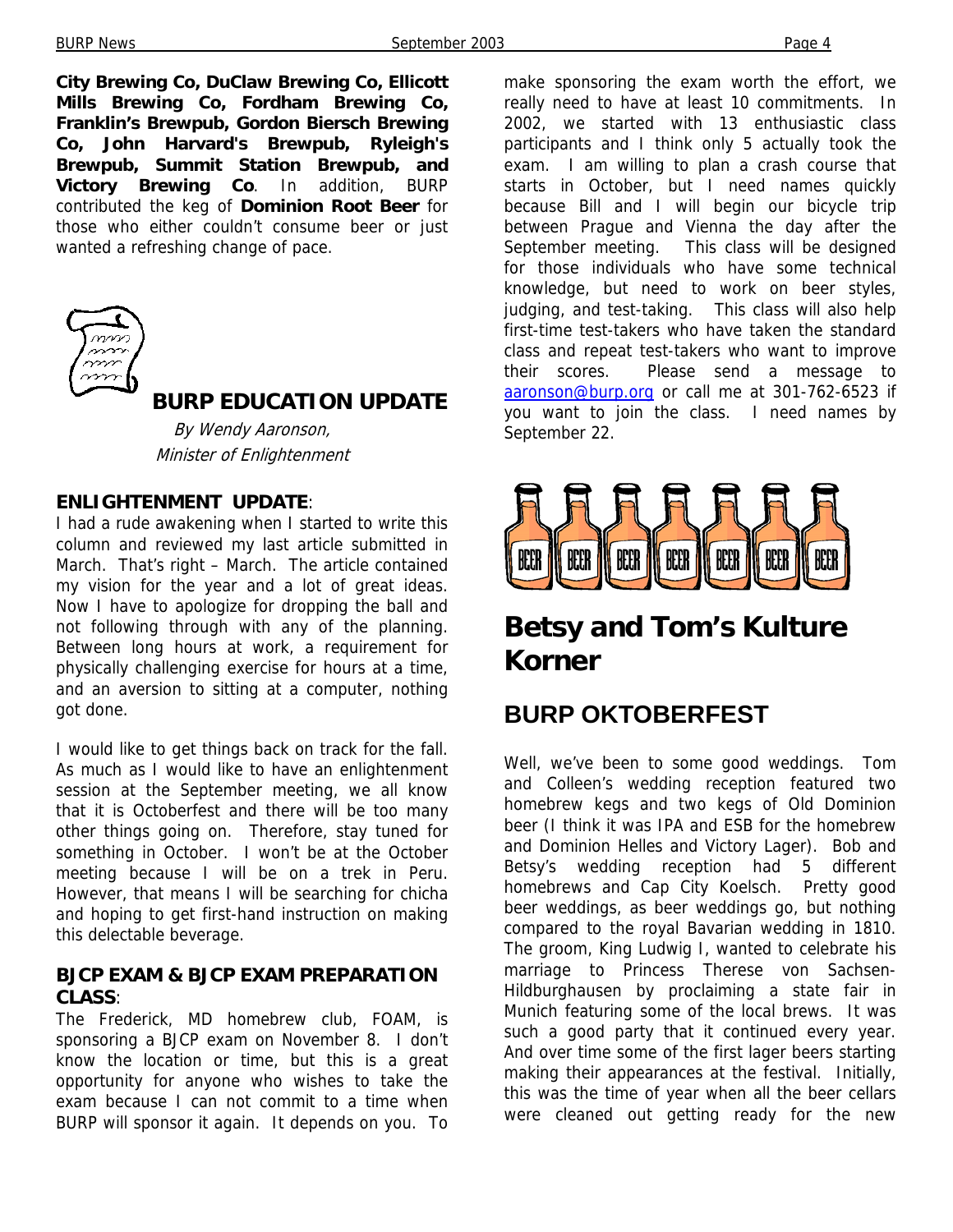brewing season as the weather cooled. Now there's a good reason for a party, particularly when a lot of the beers being cleaned out were the last ones brewed in the previous March, which were purposefully made on the strong side to hold up during the warm summer months. Of course these beers were the Maerzen/Oktoberfest beers and the tradition of Oktoberfest continues.

 BURP will continue the tradition by holding its annual Oktoberfest meeting on September 27, the beginning of the second week of Oktoberfest (traditionally running for 16 days ending on the first Sunday in October). What does BURP Oktoberfest have in store? Well, you can count on lots of German Style (and probably other style) beer. And, we're asking you all to bring German style food to complement the beer. BURP will likely be supplying some sausages and chickens for the grill, but we're counting on the membership for all the other German food stuffs.

There will also be games, prizes, music, leiderhosen (hope Alan got his dry cleaned!), ein prosits, chicken dances, festive decorations, you name it! If it's German, it will be there at the spacious BURP festgrounds at Jim and Linda Rorick's Farm.

If you're going to make a BURP meeting this year, this could be the one! Come on out and enjoy the fall weather and good beer!

## **The Beer Competition**

If you've been reading the past few newsletters (somebody must!), you'll know that this year, we're not just focusing on the Oktoberfest Style in particular, but on German Beer Styles in general. So, for this competition we will be accepting entries from the following BJCP style categories:

Category 2: European Pale Lager – Bohemian Pilsner, Northern German Pilsner, Dortumunder Export, and Muenchner Helles. Category 8: Koelsch and Altbier – Koelsch-Style Ale, Duesseldorf Altbier, Northern German Altbier Category 9: German Amber Lager – Oktoberfest/Maerzen, Vienna Lager Category 13: European Dark Lager – Munich Dunkel, Schwarzbier

Category 14: Bock – Traditional Bock, Heller Bock/Maibock, Doppelbock, Eisbock Category 17: Wheat Beer – Bavarian Weizen, Bavarian Dunkelweizen, Berliner Weisse, Weizenbock Category 23 : Classic Rauchbier (only in this category) Category 24: Classic Steinbier (only in this category)

We hope that you will be able to provide a keg (3 to 5 gallons) of your entry for all to enjoy during the Oktoberfest celebration. If you cannot bring a keg, we ask that you to provide at least three bottles, preferably more.

### **The Judging**

Since we hope to get lots of kegged (and some bottled) entries, we want to keep the judging as simple and quick as possible, while still identifying the best German Style beer and providing decent feedback. With this type of event, it will be difficult to keep the entries anonymous; however, we will do our best to keep this a fair competition. Our plan is to have several teams of judges sampling and evaluating the various entries. Each team will then recommend several beers to move forward to the Best of Show table. We will then attempt to enlist Best of Show judges who will not know whose beer is who's.

To help us coordinate the competition, please let us know in advance if you are interested in judging (see Ministers of Culture contact info below).

### **Entering Your Beer**

**IMPORTANT:** To make all of this work, we need to know ahead of time how many beers we will be getting. If you plan to enter a beer, we need you to do two things: 1) Please let either one of your Ministers of Culture know, in advance, what you are planning on bringing and if it's kegged or bottled (see contact info below); and, 2) Please arrive at the meeting as early as possible so we can get the judging over with and begin the serious Oktoberfest party! (We hope to start the judging by 1pm.) If you want to enter, but can't arrive early or can't make the meeting at all, let us know in advance and we'll try to work something out. Again, we hope that you will be able to provide a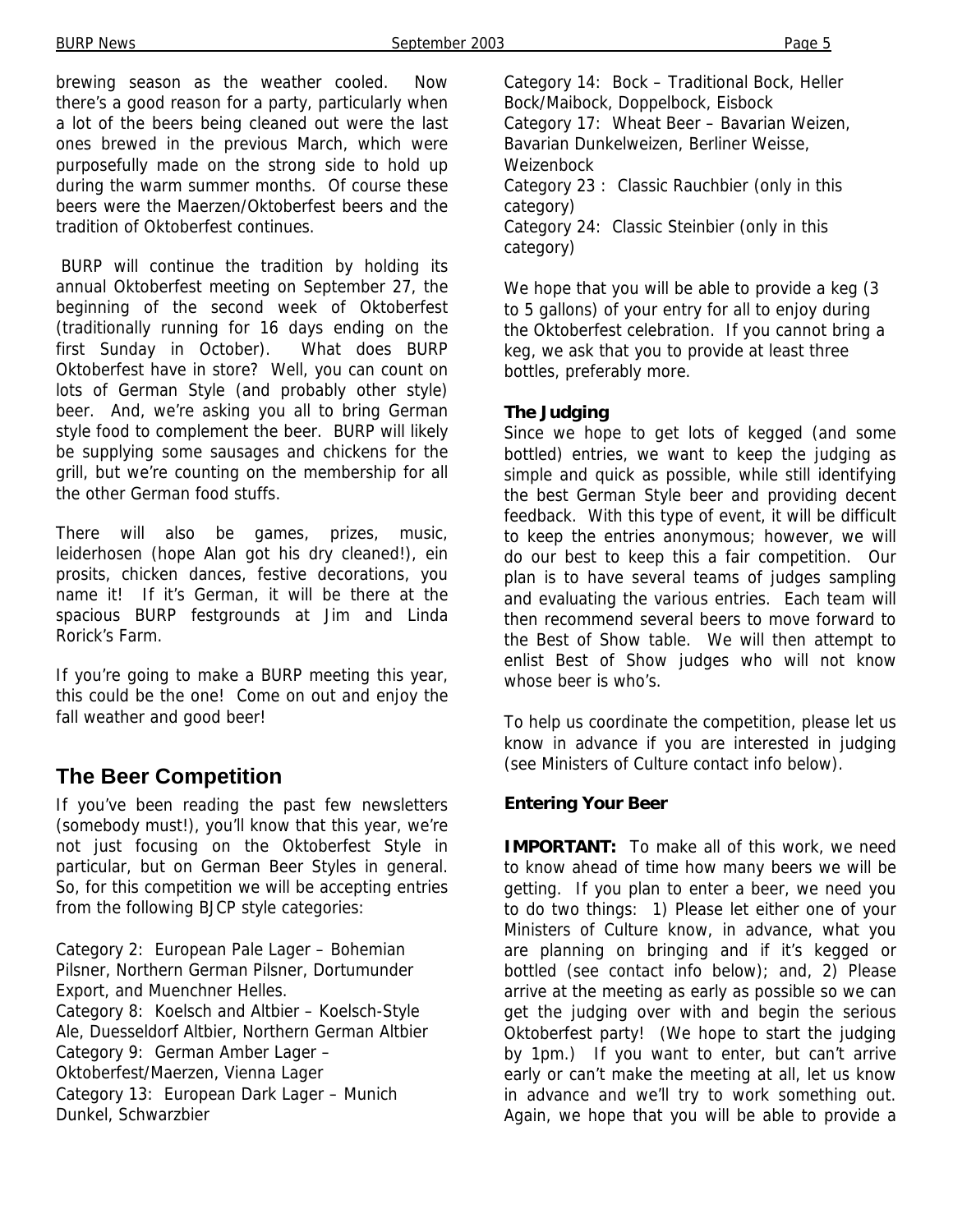keg (3 to 5 gallons) of your beer, but if you must submit bottles we ask that you to provide at least three bottles, preferably more.

#### **The Prizes**

Well, of course each winner will receive the appropriate Gemuetlichkeit ribbon, but the top three places will also receive beer steins to commemorate the event and use to drink their winning beer. So, let's get those beers entered. Remember, you have to play to win. Prosit!

Minister of Culture Points of Contact: Betsy Kepler, betsy@burp.org (703) 218-3776 Andy Anderson (acting in Tom's absence), Andy@burp.org (703) 549-7224

# **? ? ? ? ? ? ? ? RYDler**

Q: Another way to reduce body fat?

**? ? ? ? ? ? ? ?**

## **BURP 10 and 20 Years Ago**

Compiled By Bill Ridgely

## **20 Years Ago, September 1983**

The Sep BURP meeting was held at Secretary **Dan McCoubrey's** home in Wheaton. It was decided at the meeting to introduce a new evaluation process in the hopes of improving BURP members' scores in competitions. Members were encouraged to clearly label all beers including a description of the ingredients and brewing process. The beers then would be evaluated by club volunteers with beer judging experience.

BURP members participated in a mashing demonstration at the Lovettsville, VA German-American Festival on Sep 24. The demo turned out well despite some people forgetting to bring key components of the mashing setup. Wearing of German costumes was encouraged, but the report on the event in the newsletter failed to mention whether anyone actually arrived in lederhosen.

## **10 Years Ago, September 1993**

The 6th annual MASHOUT was held on Popenoe Mountain the weekend of Sep 10-12, 1993. This was the famous "butchered pig" MASHOUT which began with the arrival of a whole slaughtered pig in the back of **Jim Tyndall's** truck. Jim made quick work of the pig, and the various parts were loaded into four smokers over a large pit. Jim, **Tim Artz**, and **Rick Garvin** spent much of the night tending to the smokers and consuming the keg of Pilsner Urquell donated by Guinness Importing Co. Unfortunately, when morning came, it was revealed that a large percentage of the Pilsner had leaked into the bottom of the jockey box and onto the ground – a true tragedy. Fortunately, **Rod Rydlun** soon arrived with a donated case of Red Feather Ale courtesy of Arrowhead Brewing Co owner **Fran Mead**. Other beers, including some excellent homebrews, showed up over the course of the day, but the beer supply was touch and go throughout much of MASHOUT.

On Saturday, Pops Popenoe conducted the first and only Popenoe Mountain Death March, with 15 or so people bushwhacking through brambles and around snakes in an effort to find the true summit of the mountain. The pork was ready for pulling Sat evening, and the 30 or so people in attendance enjoyed a succulent feast seated before the head of the pig, which was suspended between two tiki torches. As the evening progressed, the smile on the pig's face grew larger along with the heads of the folks around the campfire, who by evening's end were launching fireworks over the field and consuming large quantities of homebrewed mead. It was truly a memorable MASHOUT.

The September BURP News featured "Flying Foamhead" **Dave Smith's** article on his 3-day foray into professional brewing with **Dan Carter** of Oxford Brewing Co and Part 1 of Kinney Baughman's report on the creation of the Tumbleweed Brewing Co in Boone, NC.